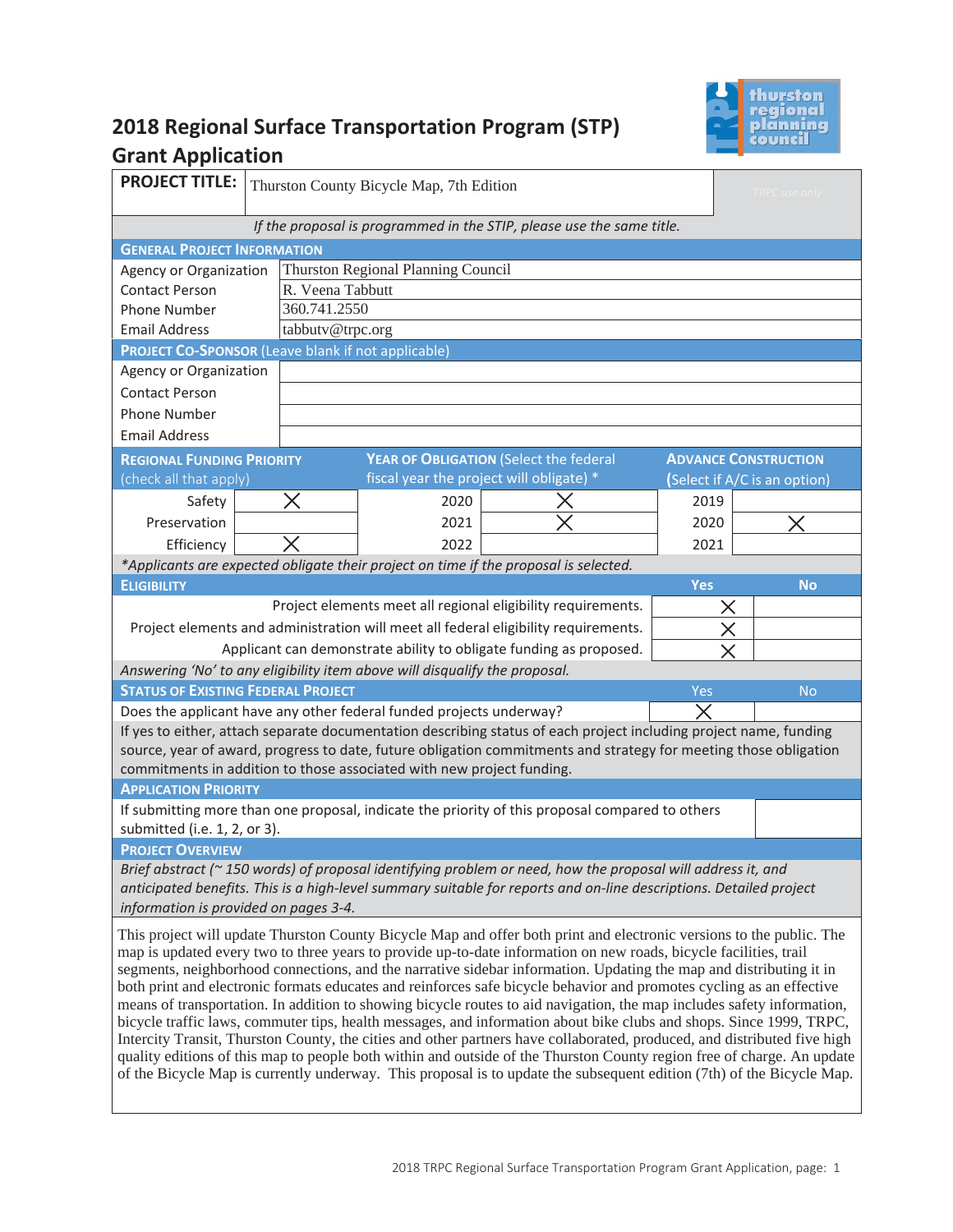**SUPPORT FOR THE REGIONAL TRANSPORTATION PLAN, SUSTAINABLE THURSTON OR OTHER REGIONAL INITIATIVES** *Identify ways in which the proposed project supports the goals and policies of the Regional Transportation Plan, implementation of Sustainable Thurston transportation initiatives, or other regional initiatives. Examples of other*  initiatives include, but are not limited to, The Thurston Regional Trails Plan, Urban Corridor Communities and *associated District Plans, Healthy Kids Safe Streets Action Plan, South Thurston Economic Development Initiative, Thurston Thrives, Walk and Roll, Commute Trip Reduction, I-5 Action Plan, Bountiful Byways, Smart Corridors, and the Human Services Coordinated Transportation Plan.* 

The Bicycle Map directly supports Regional Transportation Plan policies and supportive measures, including: 2.d. Promote public education on the rights and responsibilities of automobile drivers, bicyclists, and walkers ...; 11.f. Support education programs for motorists and bicyclists to increases understanding of bicycle laws, and encourage safe and lawful sharing of the road; Goal 11 Bicycling - Supportive Measure, "Continue to update and publish the Thurston County Bicycle Map."

In addition, the Bicycle Map supports the Region's Commute Trip reduction program.

| <b>PROJECT LOCATION AND DETAILS - applicants may submit a map of the project or program/service area</b> |                                                                                 |                             |  |  |  |
|----------------------------------------------------------------------------------------------------------|---------------------------------------------------------------------------------|-----------------------------|--|--|--|
|                                                                                                          | Project Location:<br>N/A                                                        |                             |  |  |  |
| <b>Construction</b>                                                                                      | Type of Construction Project:                                                   |                             |  |  |  |
| Projects                                                                                                 | Roadway Classification:                                                         |                             |  |  |  |
|                                                                                                          | Length of Construction Project:                                                 |                             |  |  |  |
| <b>Vehicle Acquisition</b>                                                                               | Number of Vehicles:<br>N/A                                                      |                             |  |  |  |
| Projects                                                                                                 | Type of Vehicle:                                                                |                             |  |  |  |
|                                                                                                          |                                                                                 |                             |  |  |  |
| Transportation<br><b>Programs/Services</b>                                                               | Delivery Area:                                                                  |                             |  |  |  |
| /Studies                                                                                                 | Type of Program/Service/Study:<br>Duration of Program/Service/Study:            |                             |  |  |  |
|                                                                                                          | <b>Phase</b><br>PROJECT PHASING AND COSTS - Identify project phases and costs   | <b>Cost</b>                 |  |  |  |
|                                                                                                          |                                                                                 | \$0.00                      |  |  |  |
| <b>Construction Projects</b>                                                                             | Preliminary Engineering/Design:                                                 |                             |  |  |  |
| (mark the appropriate phase                                                                              | Right-of-Way:                                                                   | \$0.00                      |  |  |  |
| and enter cost)                                                                                          | Construction:                                                                   | \$0.00                      |  |  |  |
| Studies, Programs, or                                                                                    | $\times$<br>Planning Studies or Programs:                                       | \$45,000.00                 |  |  |  |
| <b>Vehicle Acquisition Projects</b>                                                                      | Vehicle or Capital:                                                             | \$0.00                      |  |  |  |
| Total Project Cost (Sum of all project phase costs identified above):                                    | \$45,000.00                                                                     |                             |  |  |  |
|                                                                                                          | <b>STP FUNDING REQUEST AND MATCHING REVENUES</b>                                |                             |  |  |  |
|                                                                                                          | *Applicants must provide a minimum of 13.5% non-federal share to federal share. | Non-federal share: \$13,500 |  |  |  |
| Federal share cannot exceed 86.5% of total project cost.                                                 | Federal STP Funds: \$86,500                                                     |                             |  |  |  |
|                                                                                                          | Total Project Cost: \$100,000                                                   |                             |  |  |  |
|                                                                                                          | \$6,075.00                                                                      |                             |  |  |  |
|                                                                                                          | \$0.00                                                                          |                             |  |  |  |
|                                                                                                          | \$38,925.00                                                                     |                             |  |  |  |
|                                                                                                          | \$45,000.00                                                                     |                             |  |  |  |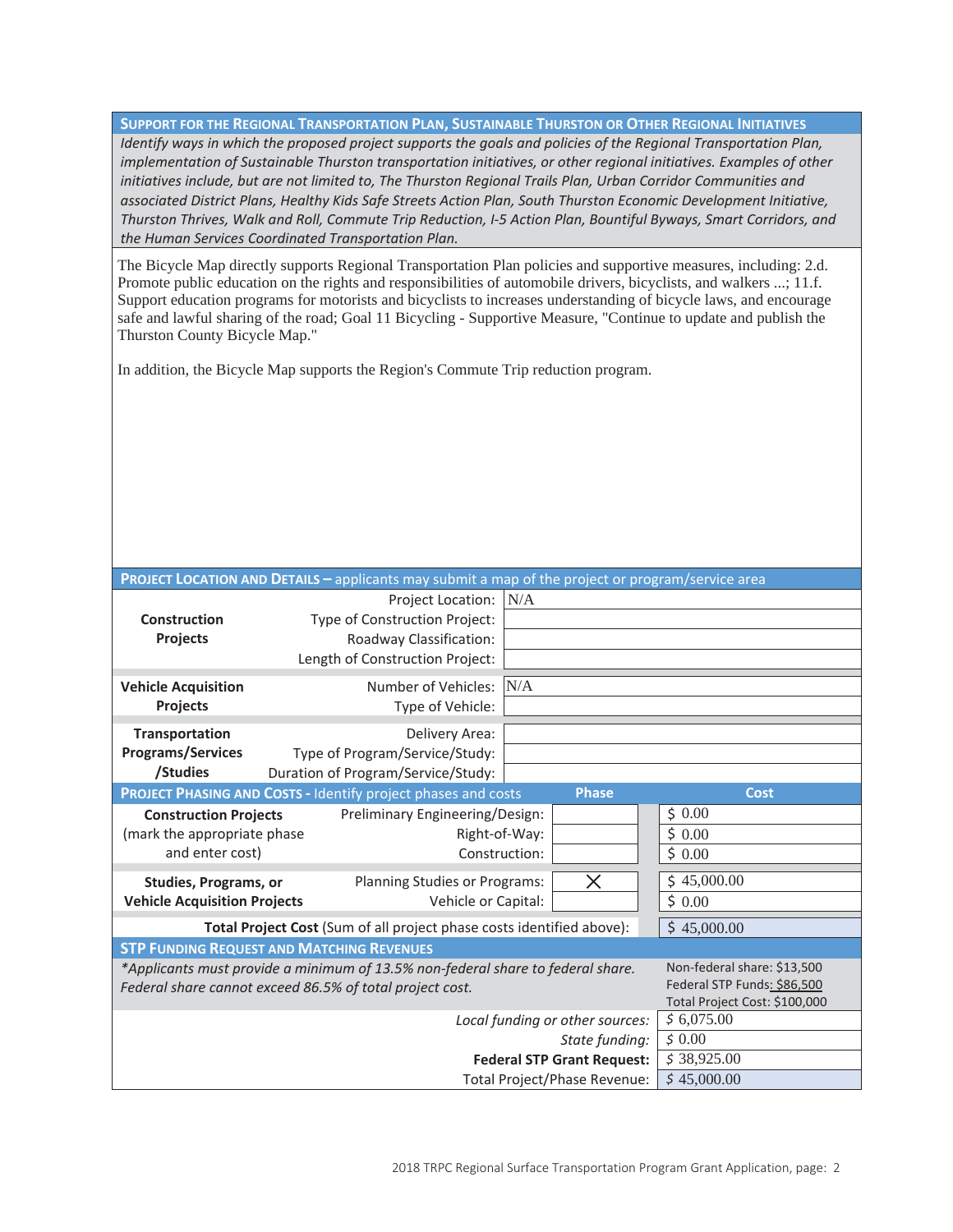Thurston County Bicycle Map, 7th Edition

### **Project Title:**

#### **PROJECT DESCRIPTION & SIGNIFICANCE (2 PAGES MAX, 10 POINT FONT MINIMUM)**

*Using the space provided below, please address the following in your narrative: Describe the proposed project and why it is a regional funding priority, paying attention to benefits the proposal will deliver. Consider all modes of travel in your description. Identify any collaboration or partnership with other entities with a vested interest in this project. Note*  whether this project leverages previous work, such as an implementation phase of a previous study or design phase, *or whether it completes or lays the groundwork for subsequent implementation phases. Describe any efforts that will help ensure this project can meet its obligation commitments.* 

The Thurston County Bicycle Map is TRPC's most popular document in both print and in online visits to its website. Last updated in 2015, 36,000 copies of the 5th edition were printed and distributed to bike shops, colleges, city halls, work sites, schools, libraries, sporting goods stores, and a variety of other community locations. As the inventory of maps from the 5th edition become diminished, work is now underway for the 6th edition. It is anticipated that a 7th edition will be required by 2020/2021, as the Bicycle Map is typically updated every two to three years.

Thurston County is becoming well known for its trail network, road rides, and its mountain biking trails. Over the last 19 years, the bike map has served bicyclists from all over the county and the greater Pacific Northwest to help plan their routes for a variety of trips. The Capital Bicycle Club shares copies of the map at the Seattle Bike Expo to promote bicycle tourism in the county, Intercity Transit uses the map to promote the Bicycle Commuter Contest, the Walk N Roll Program uses it to teach students how to read a map and bike safely in traffic, the region's CTR program distributes it to encourage bicycle commuting, and people new to the community are excited to obtain their first copy and are amazed at the bike facilities the region offers.

The bike map serves as a navigational aid to people searching for the safest, most convenient route for everyday practical trips such as going to work, school, a store, the library, the farmers market, or a park. It is also referenced to plan more extended routes to train for the Seattle to Portland Bike Ride or to simply have a fun social ride with family members or friends. Each edition improves upon the last.

The 2015 edition added mountain biking trails and created a geo-referenced map that can be used on a GPS enabled smart phone, allowing a user riding in Capitol Forest or anywhere else in the county, to track their location without a cellular signal and avoid becoming lost.

 The bike map requires updating to ensure the road network, bike lanes, trails, wide shoulders, neighborhood connections, and other conditions affecting bicycle travel are accurate and safe for use. TRPC staff works closely with all of the jurisdictions to obtain new data and update the map's database. While web tools such as Google Maps are convenient and easily accessible, their bicycle route data is provided through crowd sourcing and is not verified for accuracy. The bike map's route information is validated by local public works and transportation department staff as suitable for publication. This distinction is important to the bike map's unique role in providing current, accurate, and safe information to people who are bicycling in our region's communities.

In addition to bicycle facilities, the map includes a variety of other useful bike related information:

- Bicycle riding skills and safety tips
- Bicycle traffic laws
- Trail courtesy tips
- Health promotion messages
- Instructions to load a bike on transit bus bike racks
- Links to the Washington State and Pierce County Bike Maps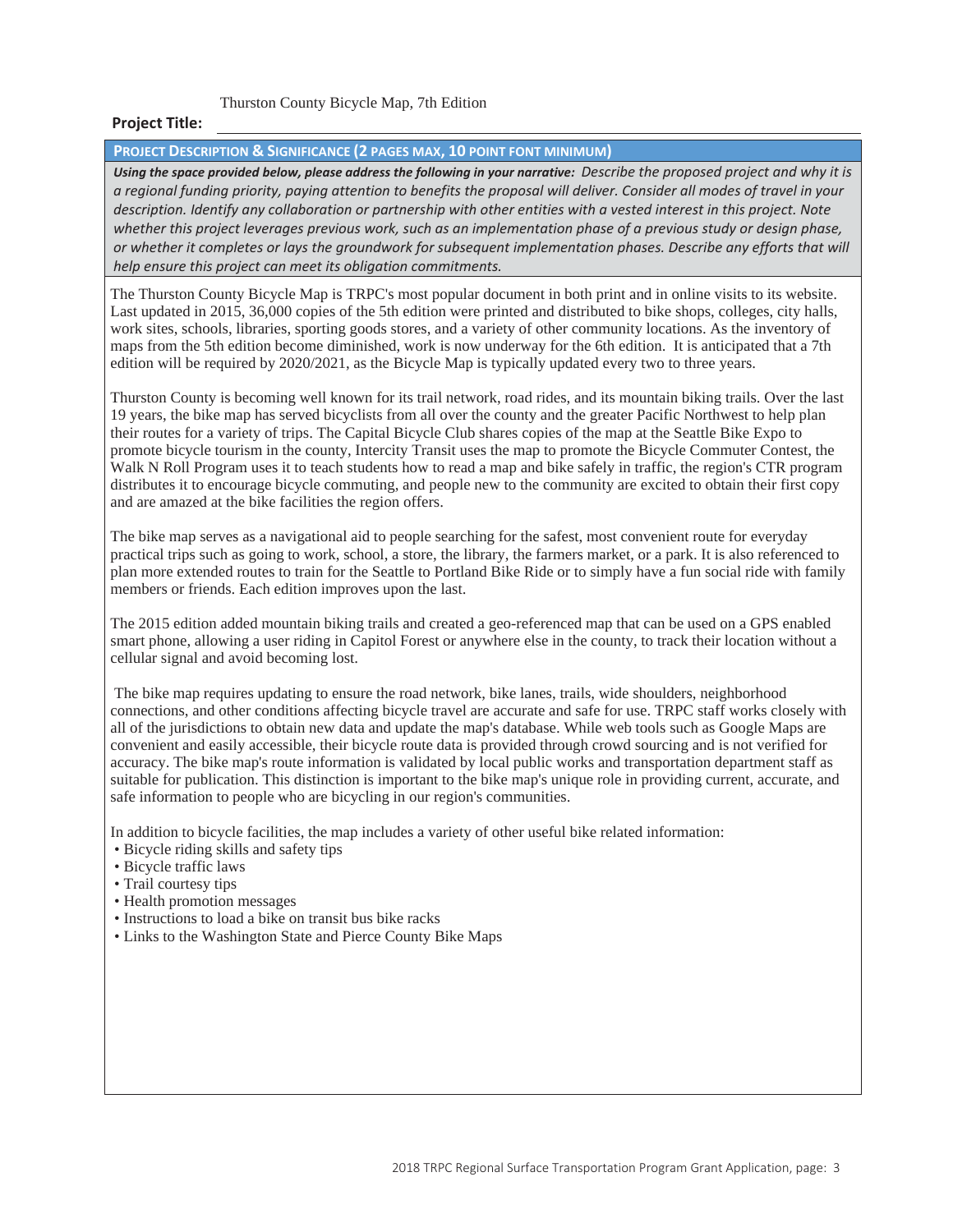#### Thurston County Bicycle Map, 7th Edition

#### **Project Title:**

## **PROJECT DESCRIPTION & SIGNIFICANCE (continued)**

Important contact information is also provided:

- Emergency services
- Public works maintenance
- Puget Sound region transit agencies
- Bike shops, community bike repair locations, and bicycle clubs

#### This project will produce:

1. A 7th edition of the Thurston County Bicycle Map. The cartography will update all changes to the street network and bicycle infrastructure. The layout design, figures, photographs, and narrative content will be refreshed. A two to three year supply of maps will be printed and made available at a variety of convenient locations throughout the county and upon request.

2. Marketing, distribution, and storage of the print edition

3. Electronic versions of the map will be updated and posted to www.thurstoncountybikemap.org including:

• Downloadable versions of the print edition in a format that can be viewed with computers and mobile devices

• An online interactive map tool that provides route suggestions, distances, and elevation profiles based on users' origins and destinations

• A downloadable geo-referenced map for GPS-enabled smart phones to track a user's location without wireless service

• Online instructions and links to smart phone apps to support viewing the online map products with a variety of devices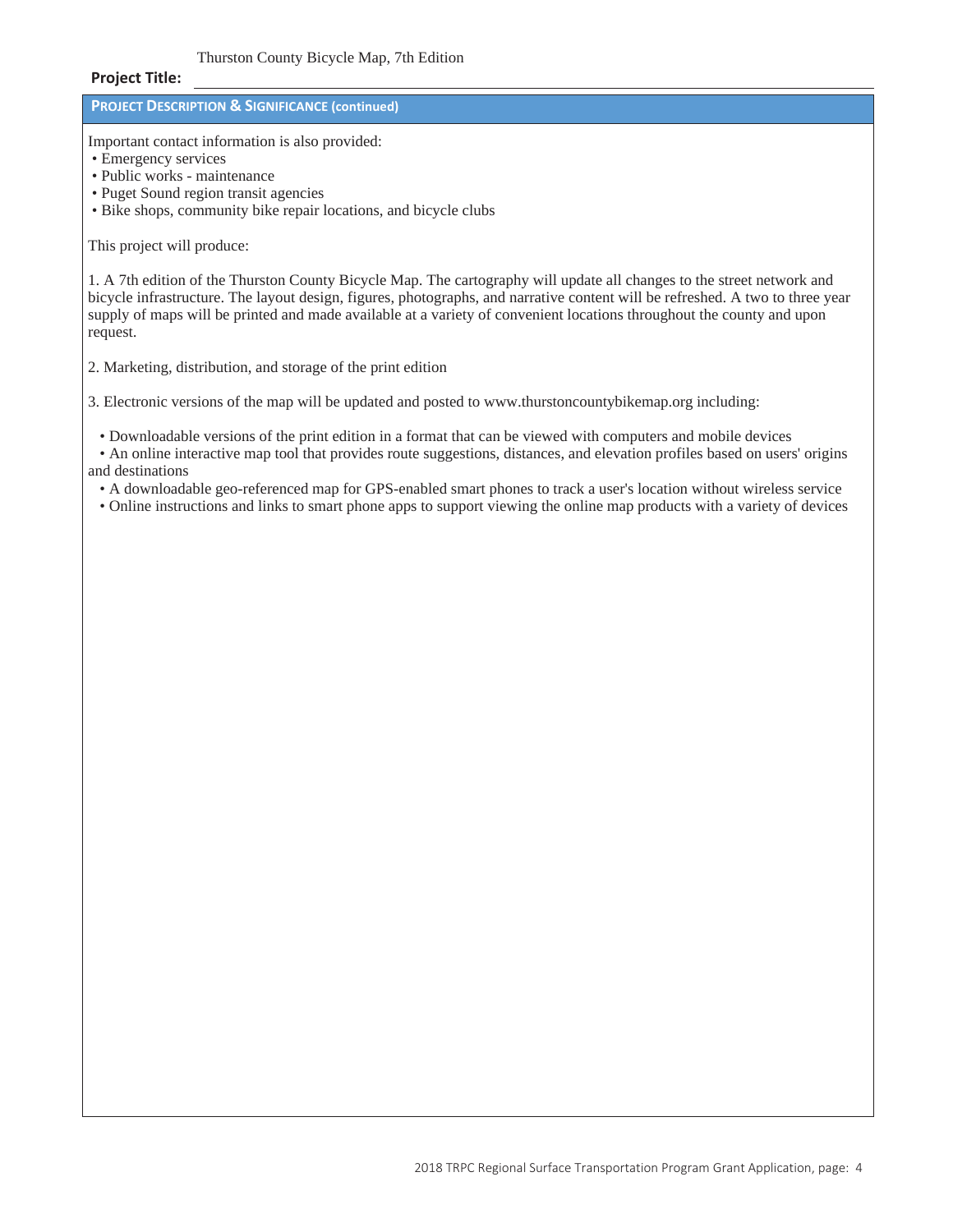| <b>CERTIFICATION ACCEPTANCE</b>     |                                |  |  |  |
|-------------------------------------|--------------------------------|--|--|--|
| <b>CA Agency and Representative</b> | Marc Daily, Executive Director |  |  |  |
| <b>CA Signature and Date</b>        |                                |  |  |  |

## **Project Verification and Endorsement**

This project proposal reflects established local funding priorities consistent with the Regional Transportation Plan. Costs represent accurate planning level estimates needed to accomplish the work described herein. The project described is financially feasible, and local match revenue identified above is available and will be committed to the project if TRPC awards the requested STP grant. If selected, the project must obligate by the date specified on the award letter. Failure to do so will result in loss of funding for the project and an alternate project will be funded instead. I realize that the use of federal funds for this project entails administrative and project compliance requirements over which TRPC has no control, and for which this agency or organization will be responsible. This project has the full endorsement of the governing body/leadership of this agency or organization.

| <b>AUTHORIZATION</b>                                    |                                                        |  |  |
|---------------------------------------------------------|--------------------------------------------------------|--|--|
| Marc Daily                                              | Executive Director, Thurston Regional Planning Council |  |  |
| Name of Representative Authorized to Submit Application | <b>Title</b>                                           |  |  |
|                                                         |                                                        |  |  |
| Signature                                               | <b>Date</b>                                            |  |  |

| <b>CO-AUTHORIZATION</b>                                 |              |             |
|---------------------------------------------------------|--------------|-------------|
|                                                         |              |             |
|                                                         |              |             |
| Name of Representative Authorized to Submit Application | <b>Title</b> |             |
|                                                         |              |             |
|                                                         |              |             |
| Signature                                               |              | <b>Date</b> |

K:\GUEST\Transportation\STP-CMAQ-TAP Funding and Obligations\CY2018Process\Process Materials\ApplicationForms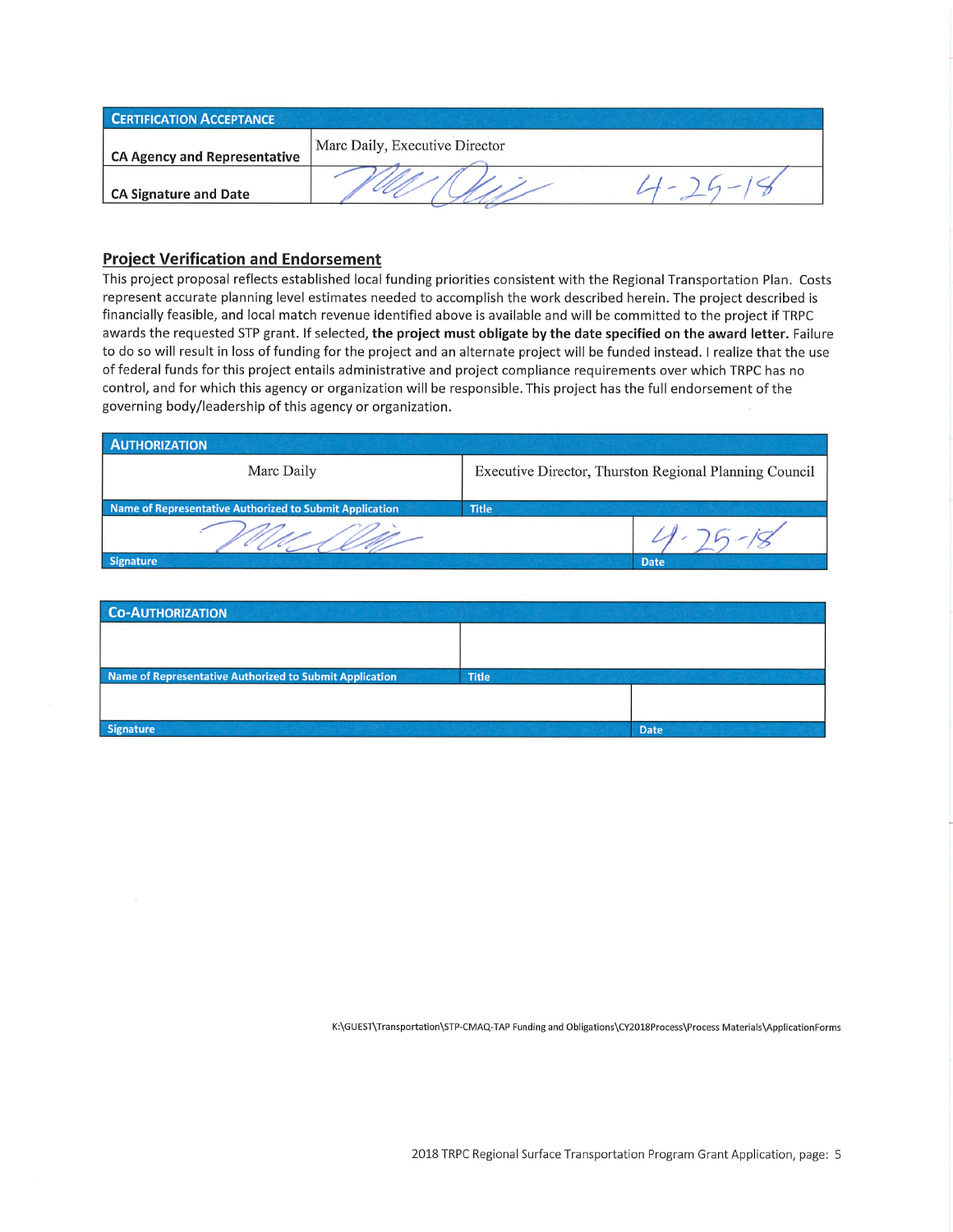

April 23, 2018

**Thurston Regional Planning Council** 2424 Heritage CT SW Olympia, WA 98502

Dear TRPC:

Intercity Transit is very pleased to endorse the Thurston Regional Planning Council's (TRPC) Surface Transportation Program (STP) grant application related to the Thurston County Bicycle Map update. This map is an indispensable tool for bike enthusiasts and novices alike. It is also one of the most popular publications we distribute throughout our system and at our transit fairs.

Many governments, non-profits, and citizen groups within Thurston County have labored for years to give us the outstanding bicycle network we now enjoy and rely upon. Our network of multi-use paths such as the Western-Chehalis Trail, the Yelm to Tenino Trail and the Woodland Trail are the envy of communities across the country. How these trails tie into our transit system, bike lanes, the rest of our transportation infrastructure, and other community facilities is of vital importance to our citizens. The bicycle map meets this need and is an important educational tool for encouraging safe and courteous riders and improving the overall fitness of our community. It is also an important recruiting tool to encourage greater levels of bicycle ridership and a healthier lifestyle, which nicely compliments Intercity Transit's broader mission.

Intercity Transit takes great pride in supporting bicycling as an integral and sustainable mode of transportation throughout our service area. Keeping the Thurston County Bicycle Map current, attractive, user-friendly, and free is an important component of our broader public transportation system.

Thank you for your consideration of this worthy project!

Sincerely,

Ann Freeman-Manzanares **General Manager** 

AFM/nt G:\Letters of Support\TRPC Bicycle Map 20180423.docx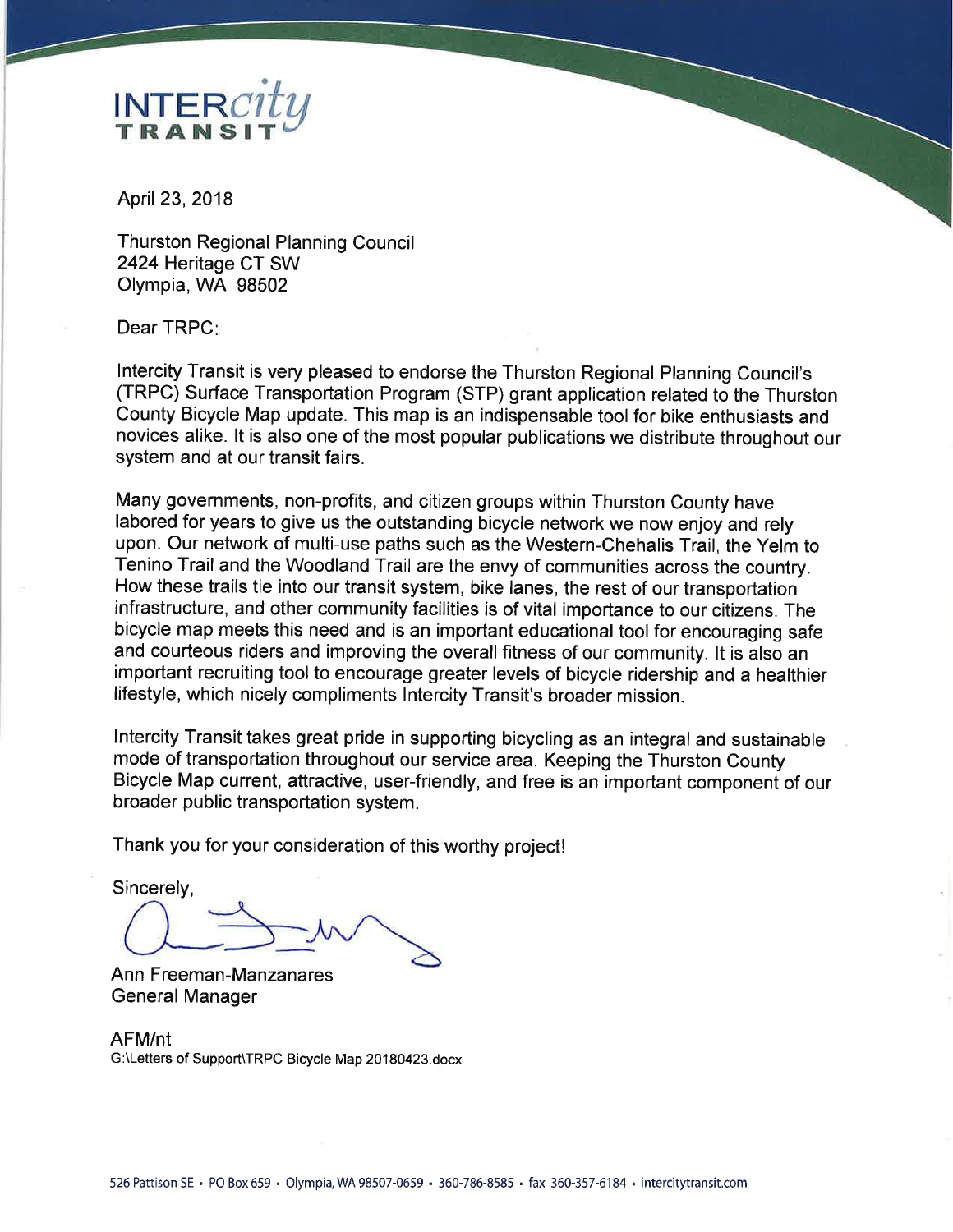

April 24, 2018

Thurston Regional Planning Council 2424 Heritage Court SE Suite A Olympia, WA 98502

Subject: Support for Thurston County Bicycle Map 7<sup>th</sup> Edition Funding Request

Council Members,

Olympia Safe Streets Campaign (OSSC) advocates for active transportation that is safe, accessible and promotes community health. We enthusiastically support the application by TRPC to receive funds to maintain and distribute the Thurston County Bicycle Map.

In the past, OSSC has been a recipient of TRPC grant funds and had led a cooperative effort to create, update and distribute the Bicycle Map. We are pleased that TRPC has made this project their own and we look forward to continuing updates and wide availability of the map. This is an important tool for local cyclists and for visitors.

We will continue to support the map through ongoing communication to TRPC staff about updates and by assisting with promotion and distribution.

Karentlessmer

Karen Messmer, President Olympia Safe Streets Campaign